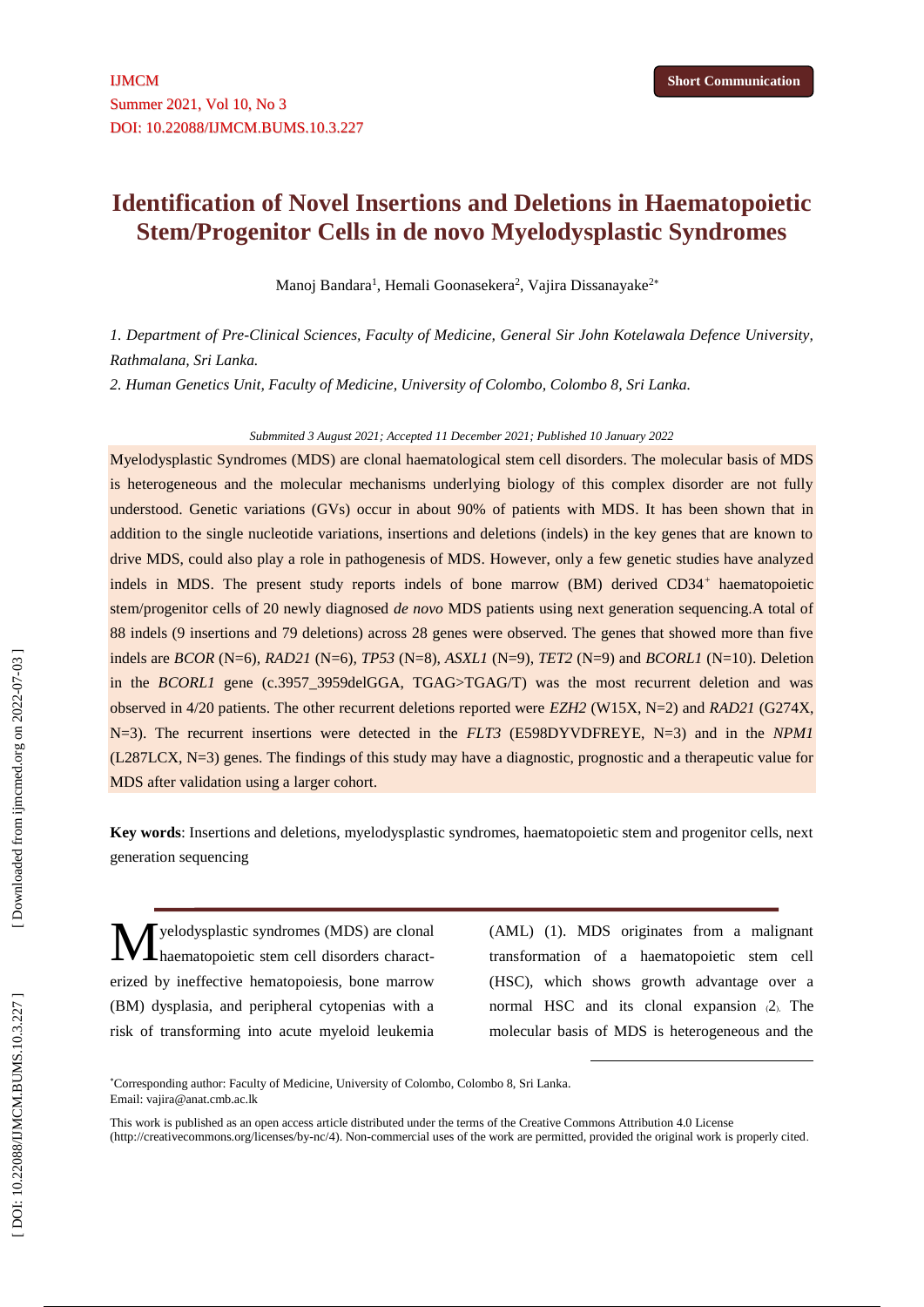molecular mechanisms underlying pathobiology of this complex disorder is still being understood. About 90% of MDS patients show genetic variations (GVs) in the genes known to be associated with the development of this disorder (3). However, most of the genetic studies on MDS report single nucleotide variations (SNVs) (4, 5) and rarely report insertions and deletions (indels) (6 -8). The reported indels in the literature have not been characterized in detail. Nonetheless, investigations have revealed frequent indels in AML (9 - 11). Identification of indels in genes that are associated with MDS may provide new insights to understand the molecular basis of the disease to facilitate diagnosis, prognostication, and treatment options. This study investigated the indels of BM derived CD34 <sup>+</sup> haematopoietic stem/progenitor cells (HSPCs) of MDS patients using a targeted next generation sequencing (NGS).

#### **Materials and methods**

## **Patients**

Bone marrow samples of newly diagnosed patients (n=20) with *de novo* MDS were collected from four tertiary care hospitals in Sri Lanka (National Hospital of Sri Lanka, Colombo South Teaching Hospital, Colombo North Teaching Hospital and National Cancer Institute, Maharagama) after obtaining the written informed consent. The study was conducted according to the principles of Declaration of Helsinki (2008). Ethical approvals for the study were obtained from the Ethics Review Committee of the Faculty of Medicine, University of Colombo, Sri Lanka and respective hospitals. Patients with secondary MDS were excluded. Patient's clinical findings and findings of the investigations were recorded. All patients were subtyped according to the WHO classification (12).

# **Isolation and culture expansion of CD34 <sup>+</sup> HSPCs**

Mononuclear cells were purified from the BM samples using Histopaque (Sigma-Aldrich, Gillingham, United Kingdom) by density gradient centrifugation and were labeled with CD34 MicroBeads (EasySep CD34 selection kit, Stem Cell Technologies, Canada). CD34<sup>+</sup> cells were isolated using magnetic cell separation. Flow cytometry (FACScan; Becton Dickinson, Heidelberg, Germany) was used to evaluate the purity of CD34<sup>+</sup> cell population. Purified CD34<sup>+</sup> cells were cultured at a concentration of  $1.0 \times 10^4$ cells/ml in Stemline® Haematopoietic Stem Cell Expansion Medium (SIGMA) supplemented with stem cell factor (50 ng/ml), human Flt -3 ligand (20 ng/ml), thrombopoietin (20 ng/ml), interleukin 6 (50 ng/ml) and antibiotics (100 μg/ml). Cultures were maintained in  $25 \text{ cm}^2$  tissue culture flasks at 37  $\degree$ C and 5% CO<sub>2</sub>, and cells were expanded for 10 days.

#### **Next generation sequencing**

The TruSight Myeloid Sequencing Panel [TMSP (Illumina, San Diego, USA)], which examines mutational hotspots in 54 frequently mutated genes in haematological malignancies, was used to detect variations in the genome of HSPCs. This panel targets 54 genes [15 full genes (exons only) and exonic hotspots of additional 39 genes] (13). DNA sequencing and data analysis were carried out as described previously (14). Briefly, DNA was extracted from HSPCs using QIAamp® DNA Mini kit (Quaigen, USA) and was quantified by "Qubit" fluorometer. DNA libraries were prepared according to the manufacturer's instructions. Following hybridization of oligos to the target regions, an extension and ligation reaction was performed to combine the oligo pairs across the regions of interest. DNA templates were PCR amplified using index primers. Amplified samples were assessed by running an aliquot of amplified DNA (5 µ L) on a 4% agarose gel (amplicon size  $\approx$  250bp). Finally, libraries were purified using AMPure magnetic beads. The purified libraries were then normalized, quantified and pooled. Pooled libraries with unique barcodes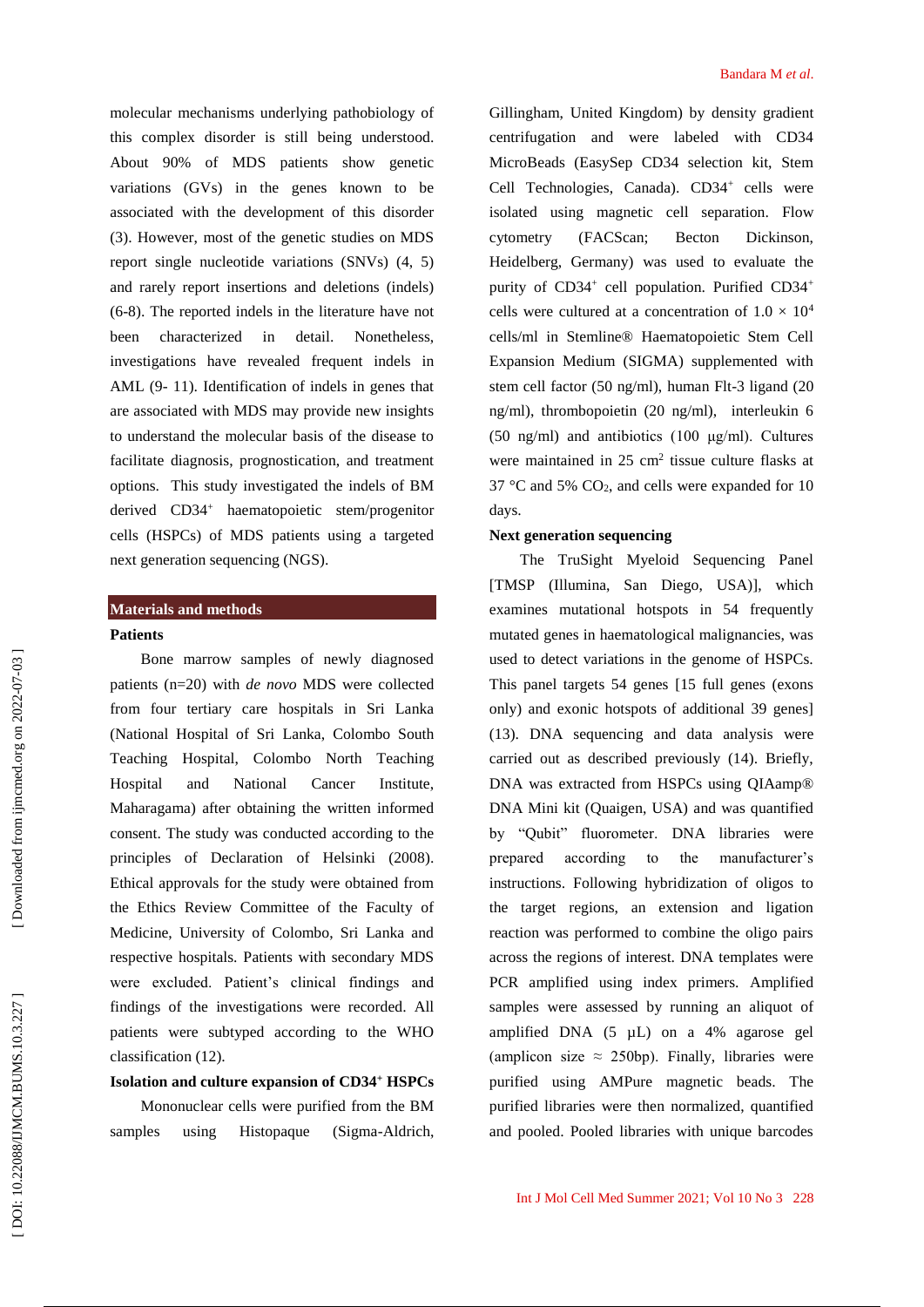were diluted with chilled HT1 buffer to a final concentration of 12pM and were loaded on a MiSeq Reagent Kit v3 to run on a MiSeq benchtop sequencer (Illumina MiSeq System). Paired end sequencing (2 X 151bp) was conducted according to the default parameters of the Illumina MiSeq System.

#### **Variant calling and data analysis**

Genetic variants were identified by using two independent bioinformatic pipelines: in -built (Illumina) and in -house. In the in -built method, alignment and variant calling were done using the TruSeq Amplicon App®(Base space®, Illumina) in somatic mode. Somatic variants were also called by an in -house bioinformatic pipeline, MuTect (version 1.1.7) (15). First, the raw sequencing data obtained from the FASTQ were aligned to GrCh37 human genome assembly using Burrows -Wheeler Aligner [BWA (BWA -0.7.12] -mem algorithm. Then the Genome Analysis Tool Kit (GATK -v.3.6) was used to recalibrate the aligned reads. The Binary Alignment Map (BAM) files of MDS patients were co -realigned in pairs with that of a normal healthy Sri Lankan to increase the specificity of MuTect in retaining causal variants. To eliminate population unique variants, a "panel of normals" (PON) was also created by running MuTect on a set of normals. Input arguments (PON and the control BAM files) were run in MuTect on patient samples. The variants common to both pipelines were considered as "True' variants. Illumina annotation and filtering tool, Variant Studio 3.0® was used to annotate the generated variant caller files. The parameters used in the analysis; filter -pass, quality>30, read depth>250X, minor allele frequency <0.01, alternate allele frequencies  $>5\%$ , read depth  $>500X$  and the alternate allelic depth >20X (16). Catalogue of Somatic Variants in Cancer (COSMIC; http:// cancer. sanger. ac.uk/cosmic) database was used for cross referencing the variants. The analysis was done by two individuals independently. Sanger

sequencing was conducted to validate the methodology as described previously (14). In order to predict the potential functional significance, the indels identified by both pipelines were further analyzed with Mutation Taster (www. [Mutatio](http://www.mutationtaster.org/) [ntaster.org/\)](http://www.mutationtaster.org/).

#### **Results**

#### **Patient characteristics**

There were 7 males and 13 females in the study population with mean age of 64.5 years (range 31 -75 years). Patient's subtypes, their blood and BM characteristics and karyotypes have been previously published (17).

## **Distribution of indels within the genes**

The patient cohort carried 88 indels across 28 genes. These variants included 79 deletions and 9 insertions. HSPCs harbored indels in genes associated with DNA methylation (*DNMT3A* and *TET2*), chromatin remodeling (*ASXL1, ATRX, EZH2, KDM6A, PHF6, FLT3*, and *IKZF1*), transcription regulation (*ETV6, BCOR, BCORL1, RUNX1* , and *CUX1),* cohesion complex (*SMC1A, SMC3, STAG2* , and *RAD21*), spliceosome machinery (*U2AF1* and *ZRSR2*), signal transduction (*NOTCH1, KRAS*, and *KIT*) and other cellular pathways (*FBXW7, PTEN* , and *NPM1*). The genes that showed more than 5 indels included *BCOR*  (N=6), *RAD21* (N=6), *TP53* (N=8), *ASXL1* (N=9), *TET2* (N=9), and *BCORL1* (N=10) ( Figure 1). Out of these 88 indels, 15 have been previously reported by other research groups ( Table 1). The indels per patient in refractory anaemia with excess blasts  $(RAEB)$   $(N=11)$  was higher than that of refractory cytopenia with unilineage dysplasia (RCUD) (N=4) and refractory cytopenia with multilineage dysplasia (RCMD) (N=2).

## **Recurrent indels**

Three deletions and two insertions were identified as recurrent indels in our patient cohort (Table 2). The recurrent deletions were W15X in the *EZH2* gene (NM\_004456.4: c.43delT),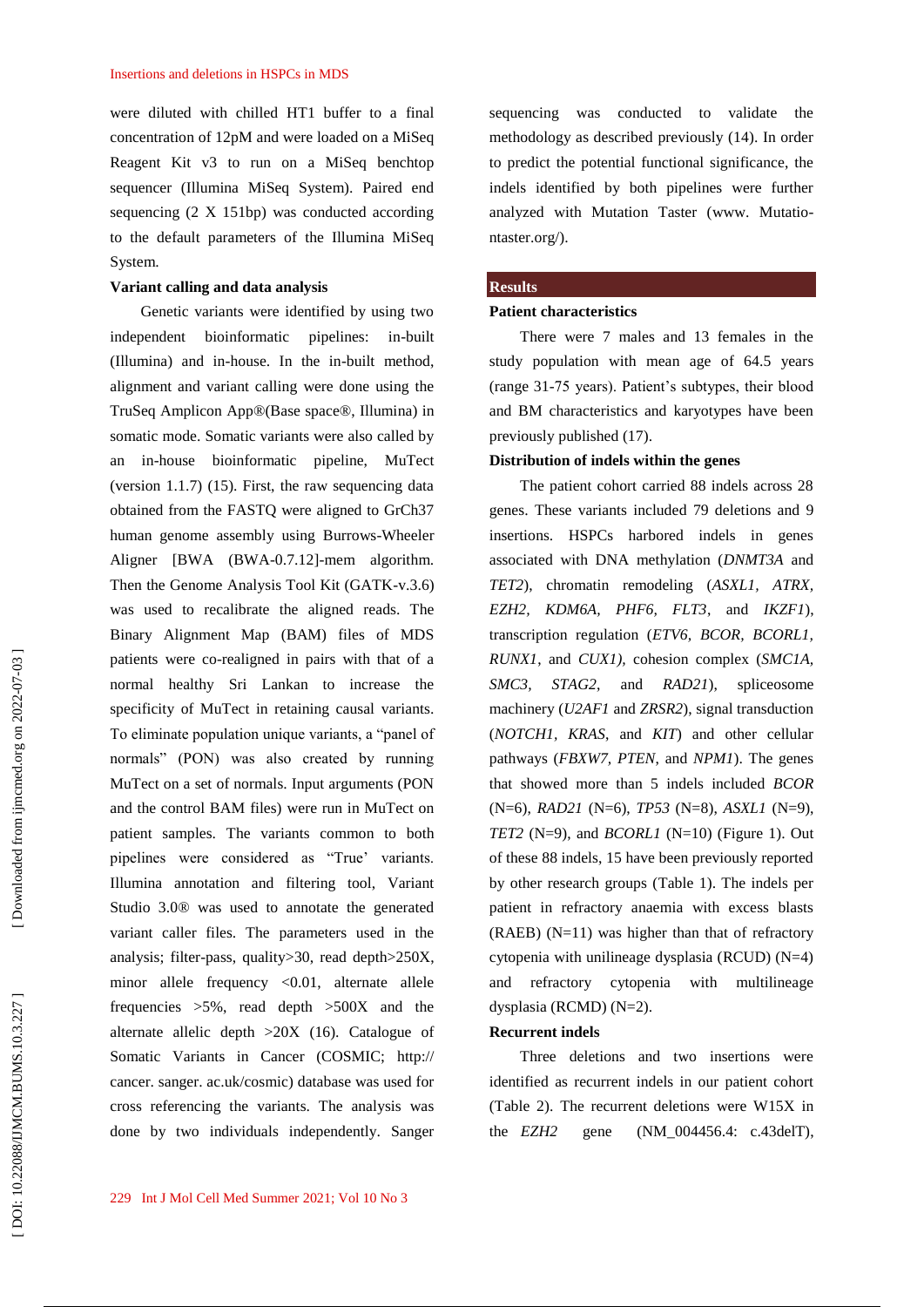G274X in the *RAD21* gene (NM\_006265.2:c.822delG) , and TGAG>TGAG/T in the *BCORL1* gene (NM\_ 021946.4: c.3957\_ 3959delGGA). The recurrent insertions were identified in the *FLT3:* E598DYVDFREYE (NM\_ 004119.2:c. 1770\_ 1793dup CTACGTTGATTTC AGAGAATATGA) and in the *NPM1*: L287LCX

(NM\_002520. 6:c.860\_ 863dupTCTG) genes. Number of patients with recurrent insertions and deletions were: *EZH2* (N=2), *FLT3, NPM1* and *RAD21* (N=3), and *BCORL1* (N=4).

## **Analysis of downstream effects of indels**

The affected domains of the proteins and the downstream effects are shown in Table 3 .



| Table 1. Previously reported indels |                      |             |                  |                                    |  |  |  |
|-------------------------------------|----------------------|-------------|------------------|------------------------------------|--|--|--|
| Gene                                | <b>Variant</b>       | <b>Type</b> | <b>COSMIC ID</b> | <b>Primary site</b>                |  |  |  |
| ASXL1                               | G>G/GC               | insertion   | 110708           | haematopoietic and lymphoid tissue |  |  |  |
| <b>ASXL1</b>                        | AC>AC/A              | deletion    | 307360           | haematopoietic and lymphoid tissue |  |  |  |
| <b>BCOR</b>                         | GT > GT/G            | deletion    | 5453546          | large intestine                    |  |  |  |
| DNMT3A                              | TC>TC/T              | deletion    | 1583095          | haematopoietic and lymphoid tissue |  |  |  |
| FBXW7                               | CA > CA/C            | deletion    | 5007903          | large intestine                    |  |  |  |
| FLT3                                | T>T/TTCATATTCTCT     | insertion   | 1317912          | haematopoietic and lymphoid tissue |  |  |  |
|                                     | <b>GAAATCAACGTAG</b> |             |                  |                                    |  |  |  |
| FLT3                                | T>T/TTCATATTCTCT     | insertion   | 1317912          | haematopoietic and lymphoid tissue |  |  |  |
|                                     | <b>GAAATCAACGTAG</b> |             |                  |                                    |  |  |  |
| FLT3                                | T>T/TTCATATTCTCT     | insertion   | 1317912          | haematopoietic and lymphoid tissue |  |  |  |
|                                     | <b>GAAATCAACGTAG</b> |             |                  |                                    |  |  |  |
| KDM6A                               | TA > TA/T            | deletion    | 255005           | urinary tract                      |  |  |  |
| NPM1                                | C>C/CTCTG            | insertion   | 1319222          | haematopoietic and lymphoid tissue |  |  |  |
| NPM1                                | C>C/CTCTG            | insertion   | 1319222          | haematopoietic and lymphoid tissue |  |  |  |
| NPM <sub>1</sub>                    | C>C/CTCTG            | insertion   | 1319222          | haematopoietic and lymphoid tissue |  |  |  |
| <b>PTEN</b>                         | AC>AC/A              | deletion    | 125653           | endometrium                        |  |  |  |
| <b>PTEN</b>                         | TC>TC/T              | deletion    | 5176             | Endometrium                        |  |  |  |
| <b>RUNX1</b>                        | GCSC/G               | deletion    | 444420           | <b>breast</b>                      |  |  |  |
| TET <sub>2</sub>                    | TA>TA/T              | deletion    | 211709           | haematopoietic and lymphoid tissue |  |  |  |
| TET <sub>2</sub>                    | TG>TG/T              | deletion    | 120173           | haematopoietic and lymphoid tissue |  |  |  |
| TET <sub>2</sub>                    | CT>CT/C              | deletion    | 4170105          | haematopoietic and lymphoid tissue |  |  |  |
| TET <sub>2</sub>                    | TC>TC/T              | deletion    | 87187            | haematopoietic and lymphoid tissue |  |  |  |

| <b>Table 2.</b> Recurrent indels |                               |                   |             |          |  |  |
|----------------------------------|-------------------------------|-------------------|-------------|----------|--|--|
| Gene                             | Variant                       | Amino acid change | <b>Type</b> | No of    |  |  |
|                                  |                               |                   |             | patients |  |  |
| EZH <sub>2</sub>                 | $C$ A>CA/C                    | W15X              | deletion    | 2        |  |  |
| FLT3                             | T>T/TTCATATTCTCTGAAATCAACGTAG | E598DYVDFREYE     | insertion   | 3        |  |  |
| NPM <sub>1</sub>                 | C>C/CTCTG                     | L287LCX           | insertion   | 3        |  |  |
| RAD21                            | GCSGC/G                       | G274X             | deletion    | 3        |  |  |
| <b>BCORL1</b>                    | TGAG>TGAG/T                   | E <sub>1316</sub> | deletion    | 4        |  |  |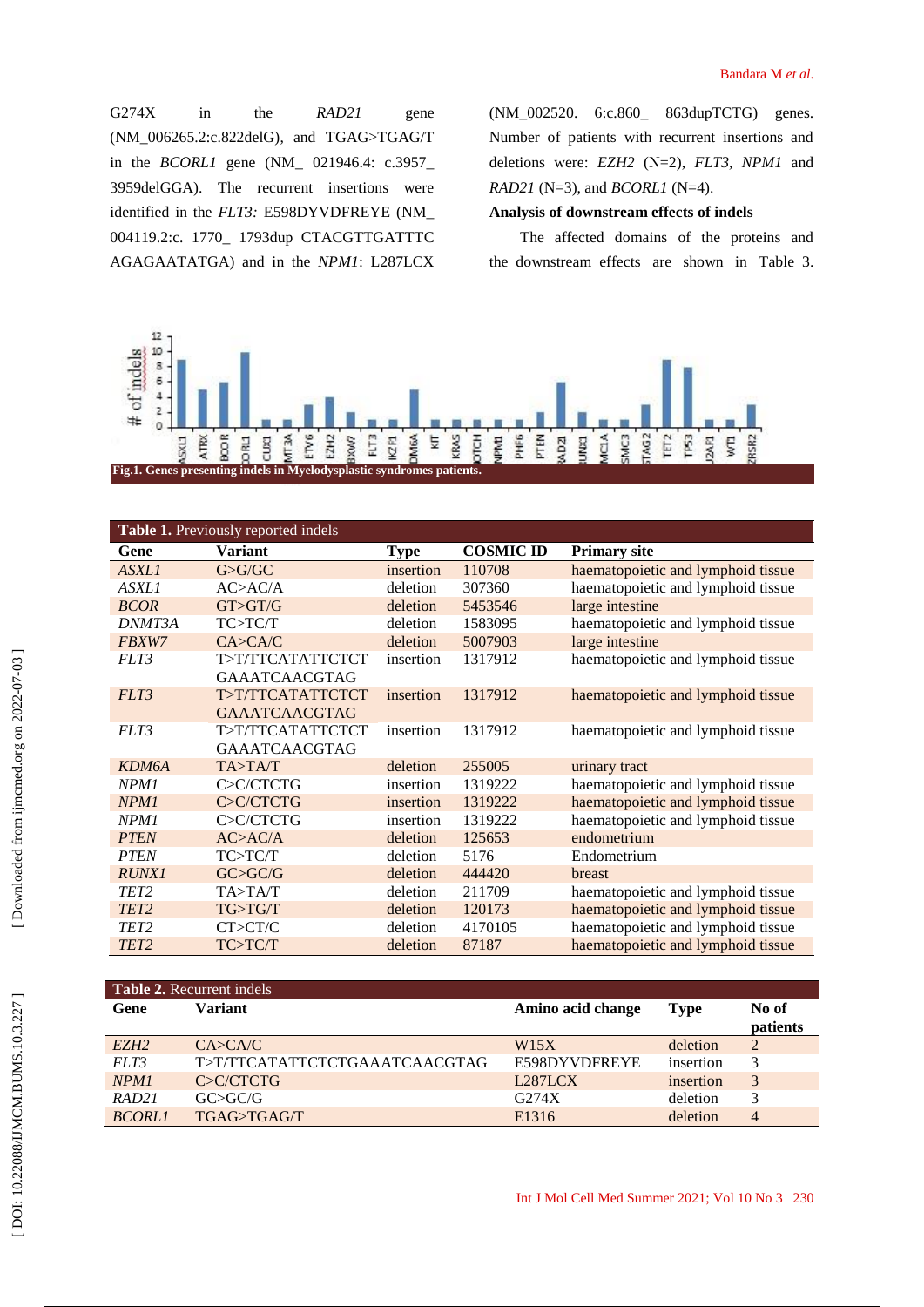| <b>Table 3.</b> Downstream effects of variants |                      |             |                                                                               |  |  |
|------------------------------------------------|----------------------|-------------|-------------------------------------------------------------------------------|--|--|
| Gene                                           | Amino acid change    | <b>Type</b> | Affected region/domain & possible effect                                      |  |  |
| EZH <sub>2</sub>                               | W <sub>15</sub> X    | deletion    | Interaction with DNMT1, DNMT3A and DNMT3B is lost                             |  |  |
| FLT3                                           | E598DYVDFREYE        | insertion   | The region important for normal regulation of the kinase<br>activity is lost. |  |  |
| NPM <sub>1</sub>                               | L <sub>287</sub> LCX | insertion   | The region required for nucleolar localization is lost                        |  |  |
| RAD21                                          | G274X                | deletion    | $D\rightarrow A$ : Abolishes cleavage by caspase-3 is lost                    |  |  |
| <b>BCORL1</b>                                  | E <sub>1316</sub>    | deletion    | Nuclear localization signal might get lost                                    |  |  |

#### **Discussion**

The current study analyzed indels of CD34<sup>+</sup> HSPCs derived from a cohort of patients with newly diagnosed *de novo* MDS. Deletion in the *BCORL1* at position 1316 was detected as the most recurrent indel (n=4). This was identified as an inframe deletion within the nuclear localization signal motif of BCORL1. BCORL1 is a transcriptional corepressor that binds to class II histone deacetylases (HDAC4, HDAC5, HDAC7), and interacts with the CTBP1 corepressor to regulate the repression of E -cadherin (18). It has been suggested that the loss of function of *BCORL1* may play a role in the progression of MDS to AML (19). The GVs in *BCORL1* have been reported in 5% of the MDS patients (20). Interestingly, in our study cohort this deletion was observed in 20% of patients, thus this could possibly be a molecular marker for the diagnosis of MDS.

Recurrent deletions were also observed in the *EZH2* and *RAD21* genes. EZH2 is an essential component of the polycomb repressive complex 2 (PRC2), which is involved in gene silencing through trimethylation of H3K27 (21). Dysregulation of *EZH2* has been shown to play an oncogenic role in various cancers (22). GVs in *EZH2* gene are associated with poor prognosis in MDS (23). RAD21 protein is a structural component of the cohesin complex and SNVs in *RAD21* have been reported in haematopoietic neoplasms (24). GVs in *RAD21* gene are associated with proliferation and differentiation of blood cells (25). Therefore, the detected deletions in *RAD21* gene may contribute to the pathogenies of MDS.

Recurrent insertions were observed in the *FLT3* and *NPM1* genes. FLT3 is a class III receptor tyrosine kinase consisting of a juxtamembrane domain (JMD), two tyrosine kinase domains (TKD1 and TKD2), and five extracellular immunoglobulin -like domains (26). GVs of *FLT3* gene have been observed in the internal tandem duplication (ITD) in exon 14 causing the duplication and tandem insertion of the juxtamembrane (JM) domain (27). FLT3 plays a major role in proliferation, differentiation and survival of haematopoietic cells (28). Studies have shown that GVs in internal tandem duplication (ITD) of the *FLT3* gene are associated with poor prognosis (29). *NPM1* encodes for a phospho protein that belongs to the nucleophosmin/ nucleoplasmin family of proteins, which shuttles between the nucleus and cytoplasm (30). *NPM1*  knocked down mice have shown dysplasia in megakaryocyte and erythrocyte lineages in the BM (31). GVs in *NPM1* with a prognostic significance have been previously reported in AML (32). Thus, the insertions in the *FLT3* and *NPM1* genes identified in this study may have a clinical importance in MDS pathogenesis, and possess a potential to be used as markers in the diagnosis of MDS.

Our study identified some recurrent indels in MDS which could possibly have a diagnostic, prognostic, and therapeutic importance in MDS.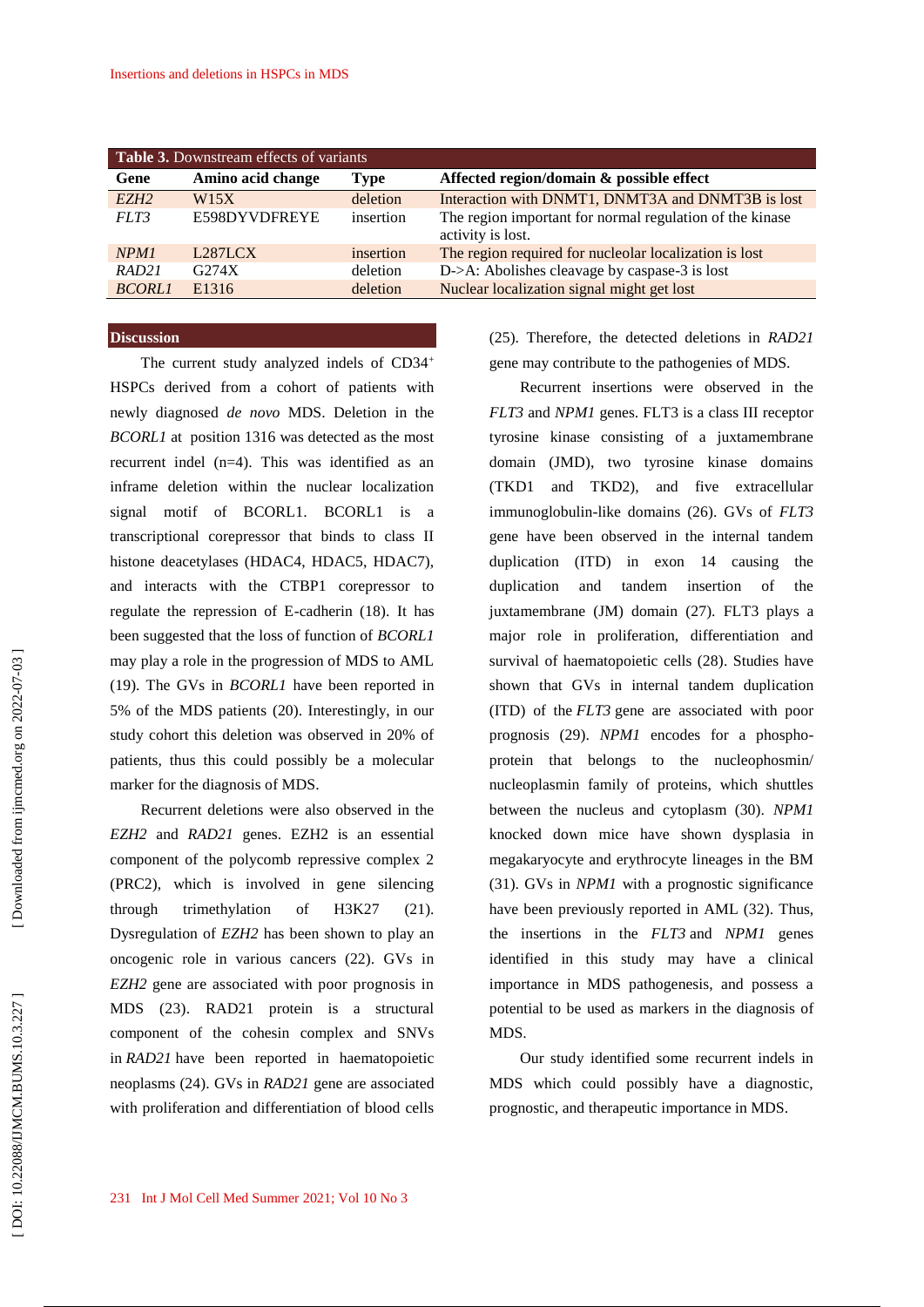However, further investigations with larger cohorts are needed to explore the potential of these indels to be used as biomarkers in MDS.

#### **Conflict of Interest**

The authors declare that they have no conflict o f interest

## **Acknowledgement**

This research was funded by the University Grants Commission and National Science Foundation of Sri Lanka (UGC/VC/DRIC/08 and RPHS/ 2016/C04) We would like to thank the staff of the Human Genetics Unit, Faculty of Medicine, University of Colombo, Sri Lanka and the consultant haematologists; Dr . Nishadya Ranasinghe, Dr. Yasintha J de Costa, Dr. Lallindra V. Gooneratne, Dr. Baddika R. Jayaratne and Dr. Sashikala Suresh of the haematology units of National Hospital of Sri Lanka, Colombo 10, Colombo South Teaching Hospital, Kalubowila, Colombo North Teaching Hospital, Ragama and the National Cancer Institute, Maharagama, Sri Lanka.

#### **References**

1. Pang WW, Pluvinage JV, Price EA, et al. Hematopoietic stem cell and progenitor cell mechanisms in myelodysplastic syndromes. Proc Natl Acad Sci U S A 2013;110:3011 -6.

2. Shastri A, Will B, Steidl U, et al. Stem and progenitor cell alterations in myelodysplastic syndromes. Blood 2017;129: 1586 -94.

3. Cazzola M, Della Porta MG, Malcovati L. The genetic basis of myelodysplasia and its clinical relevance. Blood 2013;122:4021 -34.

4. Ogawa S. Genetics of MDS. Blood 2019;133:1049 -59.

5. Kennedy JA, Ebert BL. Clinical Implications of Genetic Mutations in Myelodysplastic Syndrome. J Clin Oncol 2017;35:968 -74.

6. Xu F, Wu LY, He Q, et al. Exploration of the role of gene mutations in myelodysplastic syndromes through a sequencing design involving a small number of target genes. Sci Rep 2017;7:43113.

7. Haferlach T, Nagata Y, Grossmann V, et al. Landscape of genetic lesions in 944 patients with myelodysplastic syndromes. Leukemia 2014;28:241 -7.

8. Yoshida K, Sanada M, Shiraishi Y, et al. Frequent pathway mutations of splicing machinery in myelodysplasia. Nature 2011;478:64 -9.

9. Deeb KK, Smonskey MT, DeFedericis H, et al. Deletion and deletion/insertion mutations in the juxtamembrane domain of the FLT3 gene in adult acute myeloid leukemia. Leuk Res Rep 2014;3:86 -9.

10. Kiyoi H, Ohno R, Ueda R, et al. Mechanism of constitutive activation of FLT3 with internal tandem duplication in the juxtamembrane domain. Oncogene 2002;21:2555 -63.

11. Young DJ, Nguyen B, Zhu R, et al. Deletions in FLT -3 juxtamembrane domain define a new class of pathogenic mutations: case report and systematic analysis. Blood Adv 2021;5:2285 -93.

12. Swerdlow SH, Campo E, Harris NL, et al. WHO classification of tumours of haematopoietic and lymphoid tissues. 4th ed: International agency for research on cancer Lyon, France; 2008.

13. Au CH, Wa A, Ho DN, et al. Clinical evaluation of panel testing by next -generation sequencing (NGS) for gene mutations in myeloid neoplasms. Diagn Pathol 2016;11:11.

14. Bandara W, Rathnayake A, Neththikumara NF, et al. Comparative Analysis of the Genetic Variants in Haematopoietic Stem/Progenitor and Mesenchymal Stem Cell Compartments in de novo Myelodysplastic Syndromes. Blood Cells Mol Dis 2021;88:102535.

15. Wang Q, Jia P, Li F, et al. Detecting somatic point mutations in cancer genome sequencing data: a comparison of mutation callers. Genome Med 2013;5:91.

16. Kanagal -Shamanna R, Singh RR, Routbort MJ, et al. Principles of analytical validation of next -generation sequencing based mutational analysis for hematologic neoplasms in a CLIA certified laboratory. Expert Rev Mol Diagn 2016;16:461 -72.

17. Bandara MS, Goonasekera HWW, Dissanayake VHW. The utility of hematopoietic stem cell karyotyping in the diagnosis of de novo myelodysplastic syndromes. J Hematopathol 2016;9:121 -8.